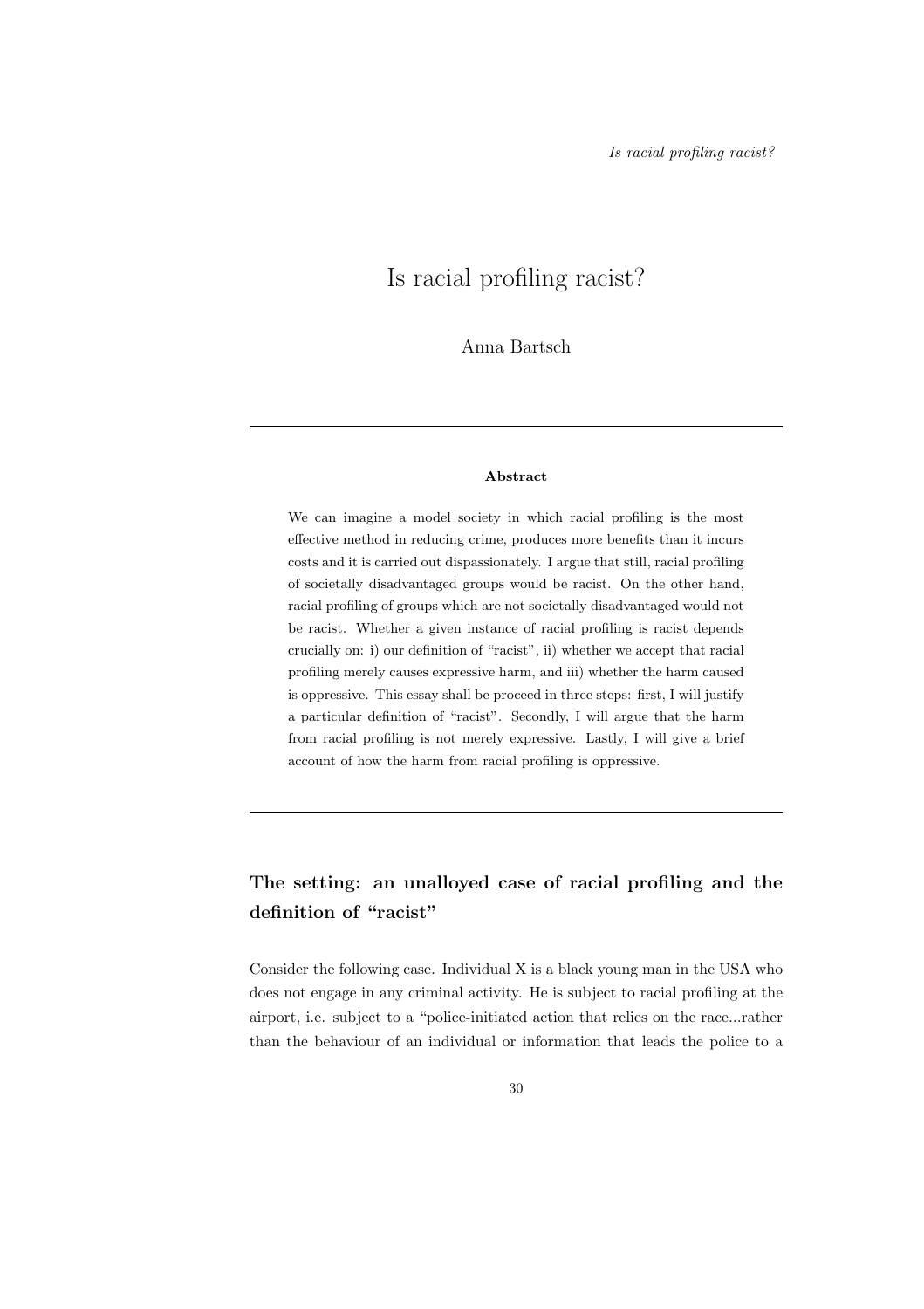### Anna Bartsch

particular individual who has been identified as being, or having been, engaged in criminal activity" (Risse and Zeckhauser, 2004, p. 135). X is not indifferent to racial profiling: on top of costing time, he incurs costs in the form of negative emotions. In order to distil my claim that racist racial profiling exists, I shall now aim to focus the debate on a case of racial profiling that is often called unalloyed, i.e. a case that does not involve other types of morally problematic practices or intentions.

First we eliminate any bad practices or intentions that render racial profiling racist by contingency. Therefore, in line with Kasper Lippert-Rasmussen (2007) we assume that:

i) it is statistically valid that black young men in the US actually commit more crimes than white young men,

ii) these statistics are not used disproportionately and they are as good as they can be,

iii) police motivations are not racist, and the police is not abusive.

We furthermore want to make sure that racial profiling is the best possible solution:

iv) the benefits to society overall from the reduction in crime is larger than the harm to society from racial profiling (racial profiling is justifiable on consequentialist grounds),

v) everybody in society benefits - i.e. nobody is made worse off,

vi) racial profiling is the most effective way to reduce crime; in particular, it is effective to subject young black (and not white) men at airports to extra screenings.

I claim that when X is stopped at the airport and subjected to extra screening of this unalloyed kind we submit him to a racist practice. I define "racism" to be more than differential treatment on the basis of race. In line with Frye (1983) and also Risse and Zeckhauser (2004) differential treatment by race is only racist if it involves oppression of the discriminated by the the discrimina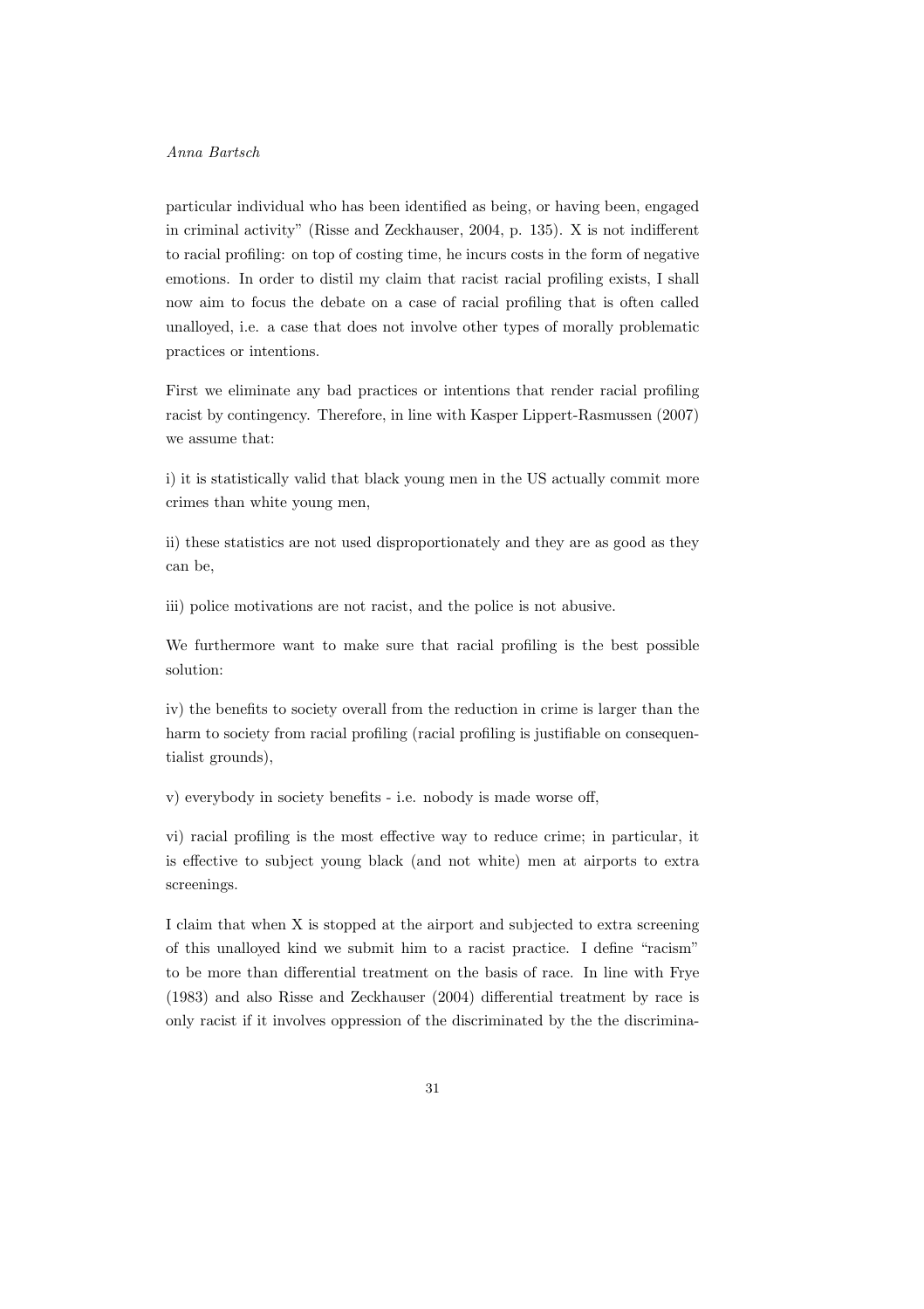tors. I maintain that this definition is justifiable because it appeals to much of our moral intuition. Stopping a white person in a predominantly black neighbourhood seems to be morally less problematic than stopping a black person in a predominantly white neighbourhood. A white safe space closed to black students seems worse than a black safe space closed to white students. We might also say: background social structures and history matter in our moral judgement, and I take it as given that these disadvantage black men vis-a-vis white men<sup>1</sup>. To return to our case and given our definition of racism we can now assert that if X were white his screening would not be racist, or not as racist, because white men are not oppressed, or at least not as oppressed as black men. To establish that X's screening is racist we thus need to establish that a) he is subjected to differential treatment because of his race, and b) the act of profiling is oppressive. Because we assumed that police target X because targeting black young men leads to the desired reduction in crime better than screening white men, X gets screened because he is black. We have so far established a).

## Possible Objection: racial profiling merely as expressive harm

Before I turn to offer an account of b) I want to consider a possible objection to the claim that racial profiling is oppressive. Risse and Zeckhauser (2004) argue that racial profiling is not oppressive, or as they call it, not an instance of pejorative discrimination, because the act of profiling itself does not cause any harm. They assert that "the harm caused by profiling per se is largely due to the underlying racism" (ibid, p. 146), because "profiling is harmful largely in an textitexpressive manner, specifically, because it serves as a focal point<sup>2</sup> for the racial injustices of society" (ibid, p.147, own emphasis). The cause for

 $\overline{1}$  There is an abundance of evidence showing that the black population in the United States is significantly disadvantaged in almost all areas of life. Black Americans are poorer, die earlier, are less educated, more likely to be convicted in courts, less likely to vote, unhealthier (see Centers for Disease Control and Prevention, and US Census Data) and racial bias is omnipresent (see Bertrand and Mullainathan, 2003, for an example how black-sounding names are heavily discriminated in call-backs for interviews).

 $2$  They define focal point as a *symbol* of structural disadvantage or maltreatment (p.147, own emphasis).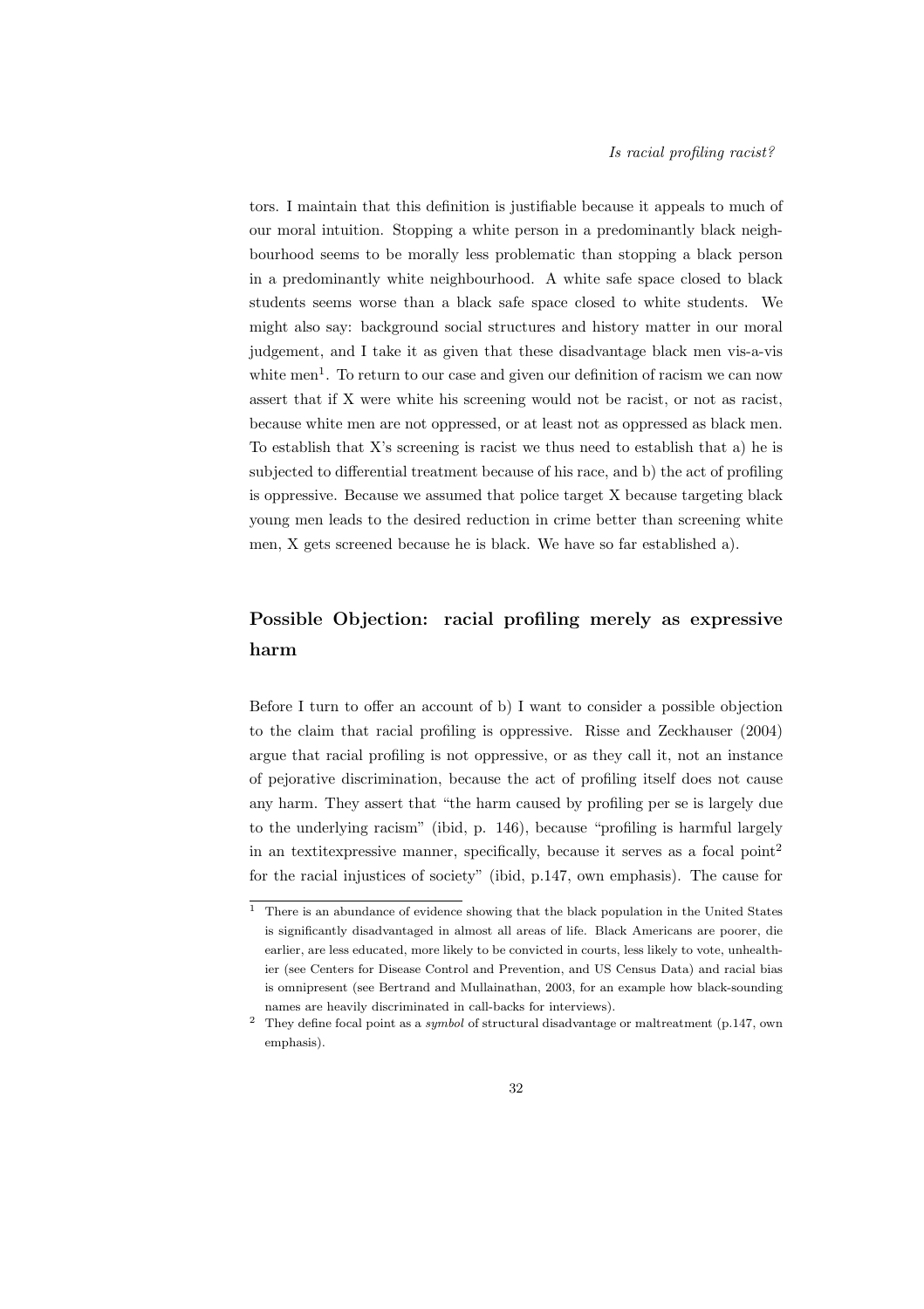### Anna Bartsch

the feelings of offence, resentment, anger or sadness is really racism in wider society. Racial profiling "does not contribute to that oppressive relationship [i.e. towards racism in society]" (p.155). For Risse and Zeckhauser the direct harm done to X by the act of profiling is not oppressive; it is instead expressive of the oppression X experiences in wider society. In their view racial profiling itself is not oppressive, and therefore not racist.

They justify their claim by asking the reader to imagine "the closest possible world to the US society except that there is no racism" (p.146). Then, "using race for investigative purposes would not be considered offensive" (ibid). Therefore, it cannot be that the actual practice of profiling causes any harm.

However, as Annabelle Lever (2004) points out, this is a highly problematic understanding of profiling. It is indeed hard to see how profiling X in a racist society can be done "fairly and respectfully" (Lever, 2004, p.96) without causing harm in itself, even if we imagine police to be non-abusive. An analogy might be helpful. Imagine I know that my friend will feel sad when I tell an innocuous joke because that joke reminds her of a traumatic event in which she was harmed. If I do tell the joke, even in a considerate and respectful way, she will suffer. Then, there is a sense in which I caused her harm. Indeed, she would have reason to blame me ("But you knew it would hurt me") and not only the past traumatic event. The harm I have done to her reasonably manifests itself in anger towards me telling the joke, and not towards the joke as a symbol of her trauma. Risse and Zeckhauser skip a step: while it is true that if the traumatic event had never taken place the friend would not be hurt by my joke, this does not mean that the harm I have done to her is *merely* expressive. Actually profiling someone on the basis of race is harmful beyond expressive harm, although it does include expressive harm.

We have seen how it is implausible to argue that the harm caused racial profiling is merely expressive. We now examine a justification for how racial profiling is in fact oppressive.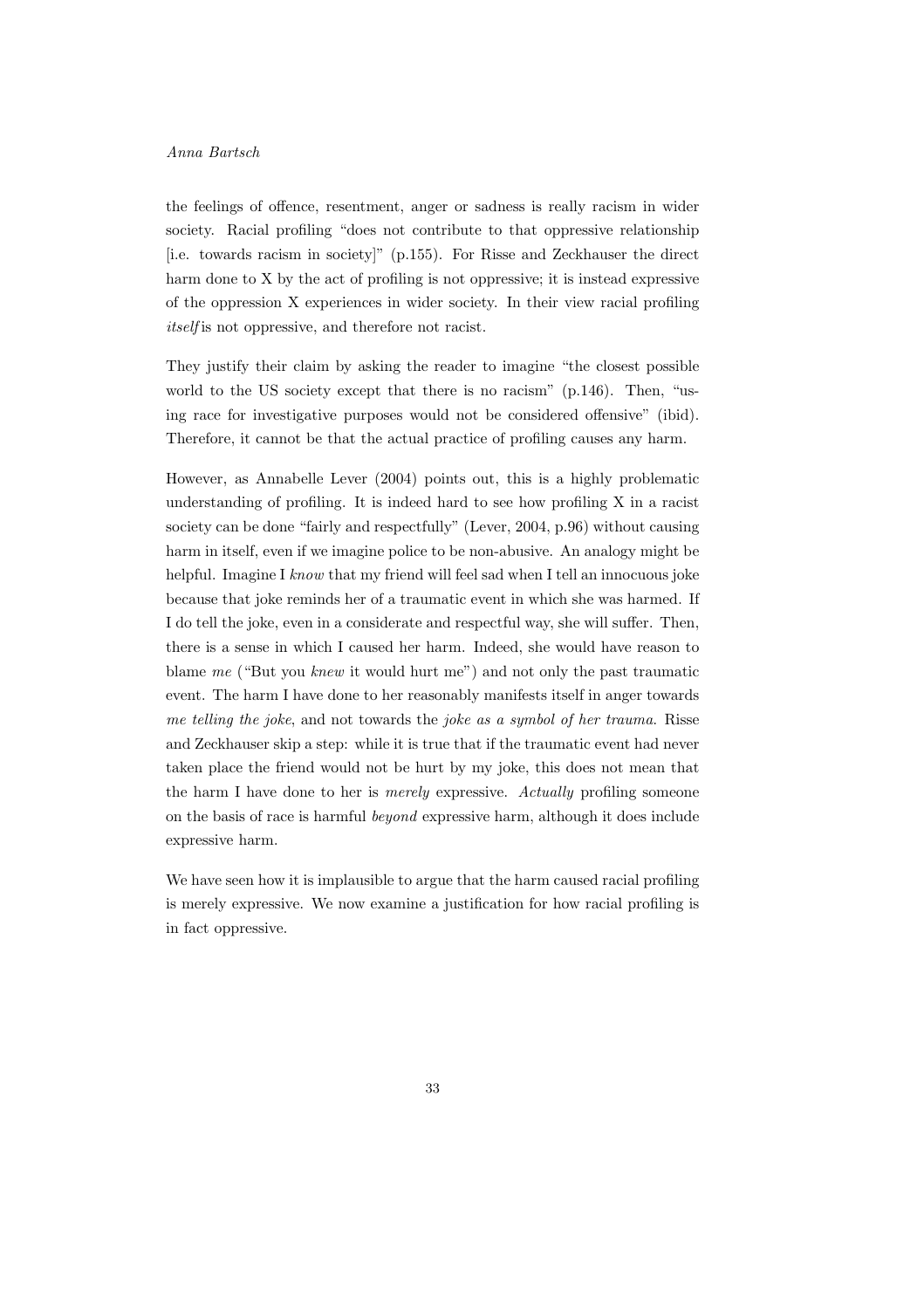### Racism as oppression

To complete the argument that racial profiling is racist, it is necessary to demonstrate that racial profiling is oppressive. Frye in *Oppression* (1983) outlines four broad characteristics of oppression. While she does so for sexism, the lessons can be readily applied to X's case.

First, X has to in a double-blind situation, i.e. his options are limited and they all lead to punishment or loss. Arguably, this is the case for X. He can co-operate and feel hurt, angry or sad, or he can refuse to co-operate and again, be seen as criminal and feel degraded or punished. Racial profiling is in part oppressive because he cannot opt out.

Second, X must be restricted by racial profiling. His mobility must be limited. This is plausible. Black young men cannot drive through wealthy neighbourhoods for fun or visit expensive jewellery stores as freely as young white men because of racial profiling. It is also imaginable that X does not dress as freely as he wants, or wear his hair as he wants, speak as he wants, or walk as he wants because he is afraid of racial profiling.

Third, X must be harmed. This we have established. X is harmed not only because racial profiling incurs expressive harm, but there is also a way in which racial profiling hurt him above and beyond that like in the example of traumatised friend. This is also crucial for why racial profiling of white Americans is not oppressive, or not as oppressive, as racial profiling of black Americans. White Americans are harmed less by racial profiling because it cannot serve as the focal point for hundreds of years of oppression by black people, or for widespread marginalisation and unfair treatment in society by black people. They are less societally disadvantaged, and the expressive harm from channelling that disadvantage is thus less.

Fourth, the restrictions in place must be systemic and systematic, and unavoidable. This is the case for X. Racial profiling is common not just at airports, but on highways, in crime investigations, in neighbourhood checks and general safety enforcements. Being a black young male, X has no option to escape this harm, and the harm is entrenched in society around him.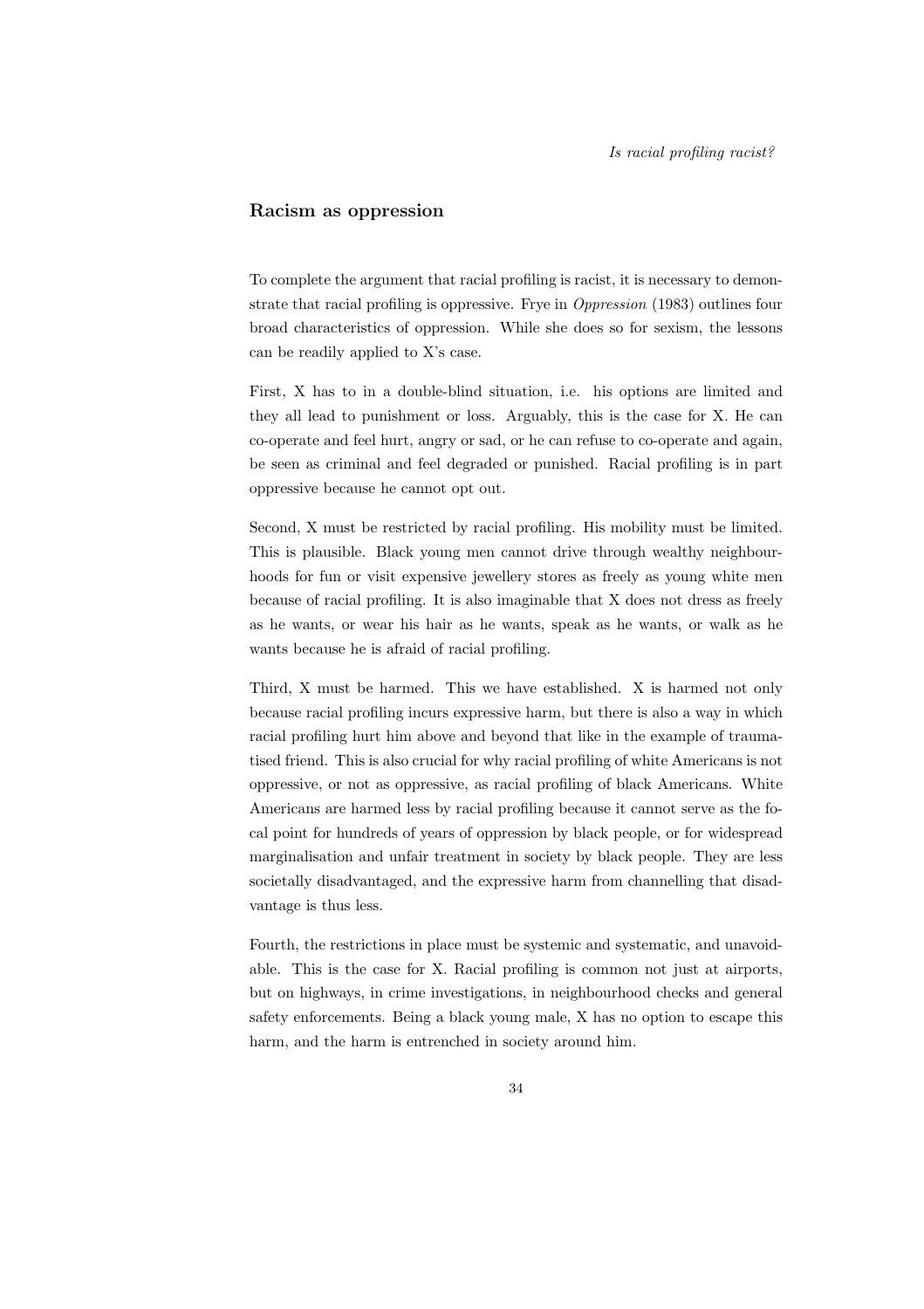### Conclusion

In conclusion, even if we assume away all contingent racism of racial profiling and even if we argue that racial profiling can be justified on consequentialist grounds, racial profiling of societally disadvantaged groups in its most unalloyed version remains racist. This is because a) racial profiling causes harm above and beyond expressive harm, and b) racial profiling is oppressive. Racial profiling of nonsocietally disadvantaged groups is not, or less, racist because they are not, or less, oppressed. Distinguishing between societally disadvantaged groups and not societally disadvantaged groups is admittedly non-trivial and the distribution could be along a scale. A large part of determining whether a group is societally disadvantaged, however, is down to good empirical analysis, and most groups that are discussed today (such as being black or being female, or indeed in most cases a combination of many other salient categories) fall on the ends of this hypothetical spectrum.